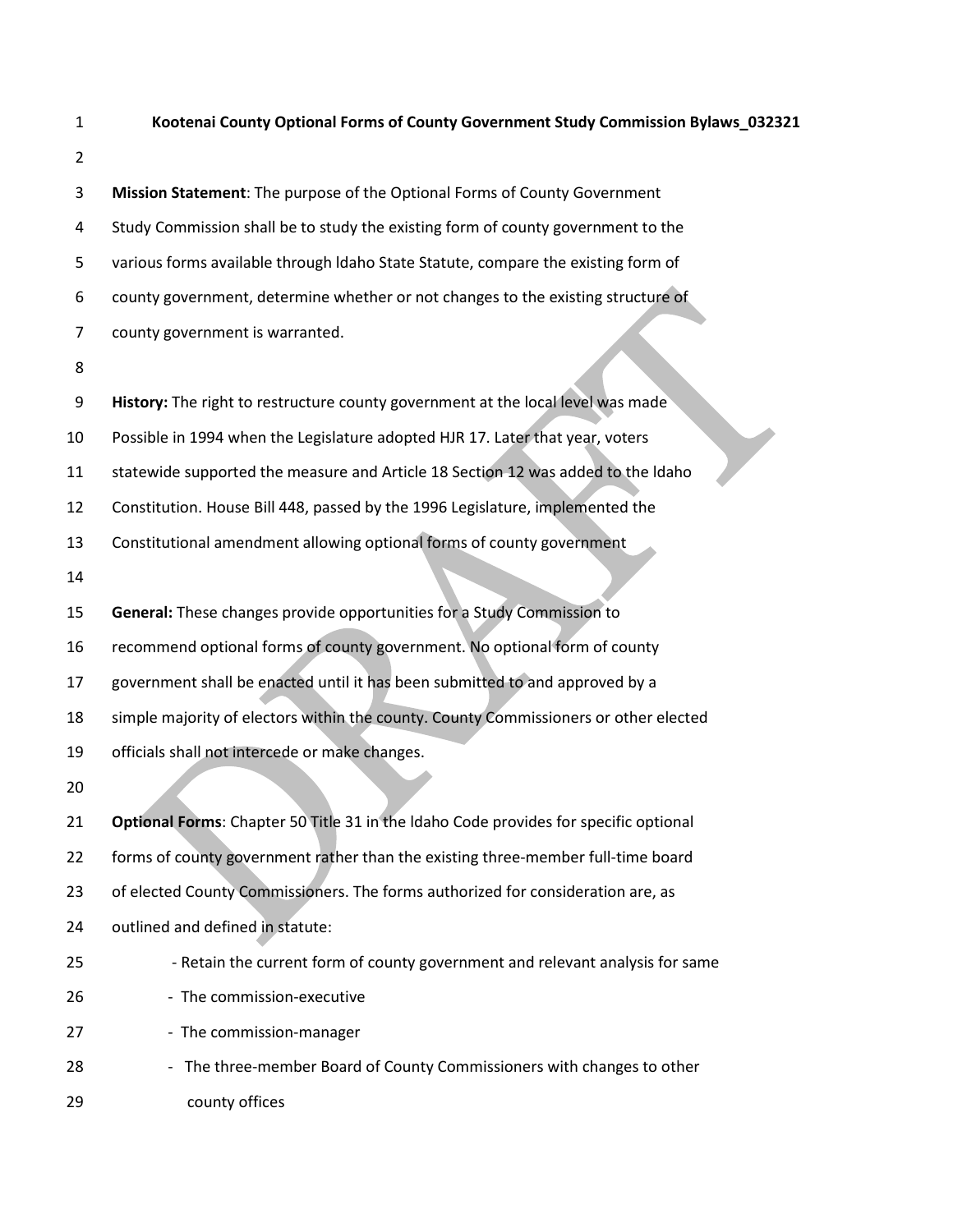| 30 | - The five-member Board of County Commissioners (BOCC)                                                     |
|----|------------------------------------------------------------------------------------------------------------|
| 31 | - The seven-member Board of County Commissioners                                                           |
| 32 | - Consolidation of offices with other counties, with all other characteristics of                          |
| 33 | the government of each participating county to remain unchanged                                            |
| 34 | - The Charter Form. This form requires a separately authorized commission                                  |
| 35 | and approval to proceed by county electorate and authorizes the writing of a                               |
| 36 | new Constitution for the county and a complete revision of the entire                                      |
| 37 | structure of county government.                                                                            |
| 38 |                                                                                                            |
| 39 | It is expected that the Study Commission will include in their opinion, an analysis of the current form of |
| 40 | County government.                                                                                         |
| 41 |                                                                                                            |
| 42 | The goal is to provide for greater efficiency and representation for the residents of Kootenai County.     |
| 43 | How this is to be achieved is to be recommended by the Study Commission, which may involve the             |
| 44 | current structure unchanged, an increase to the current three-member County Commissioners, or a            |
| 45 | County Manager, Administrator, or Executive with part-time County Commissioners, as the Study              |
| 46 | Commission deems appropriate by their majority vote.                                                       |
| 47 |                                                                                                            |
| 48 | Authority: The Kootenai County Board of County Commissioners has the authority, by resolution, to put      |
| 49 | the question of governmental reform on the next County-wide ballot pursuant to Idaho Code 51-5004,         |
| 50 | The Study Commission's findings and recommendations will go directly to the Board of County                |
| 51 | Commissioners (BOCC) for its approval. The BOCC will decide whether to implement the Study                 |
| 52 | Commission's recommendation(s). A simple majority of Registered Kootenai County voters is necessary        |
| 53 | for passage of an alternate form of county government pursuant to Idaho Code 31-5005(2)                    |
| 54 |                                                                                                            |
| 55 | Membership: The Study Commission shall consist of nine (9) voting members and shall                        |
| 56 | elect its own Chairman and Vice Chairman to run meetings and report to the County                          |
| 57 | Commissioners. The Study Commissioners shall be appointed as follows:                                      |
| 58 | Each County Commissioner shall appoint one member to a three-member ad hoc committee who in turn           |
|    |                                                                                                            |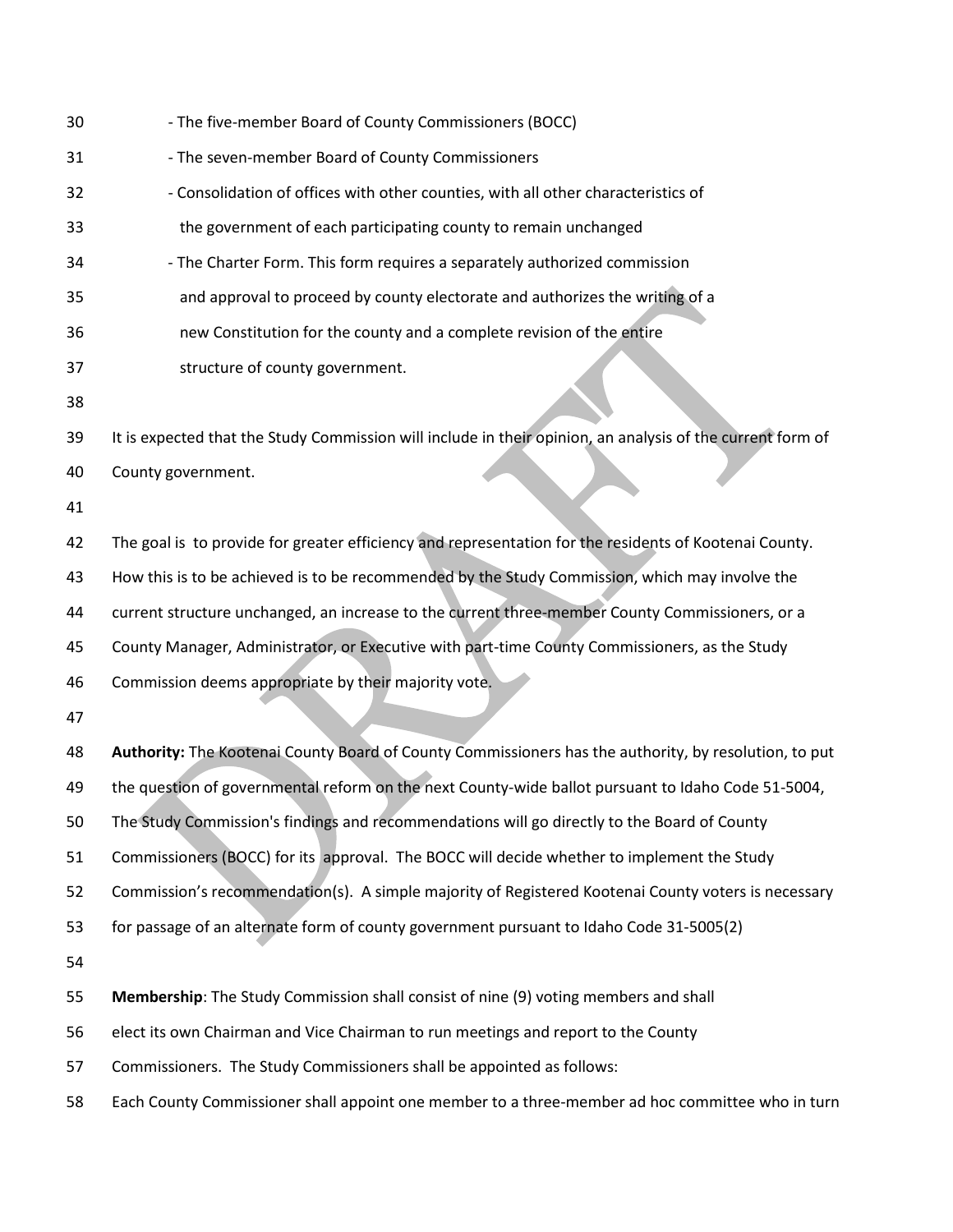will select the nine (9) member Study Commission. A simple majority vote of two of three ad hoc

**Directors:** Each Study Commission member hereto referred to as "Study Commissioner" shall be entitled

committee member will suffice to elect an individual to the Study Commission.

 to one vote on any matter that may come before the Study Commission. While Idaho Code 31-5104 (5) permits the Study Commission to make their own governing rules, it is recommended that at least five (5) members of the Commission be present for any vote. The final recommendation of the Study Commission must include the vote of all (9) members. **Meetings:** It is recommended, the Study Commission meet every two weeks, at a location to be determined by the Study Commission. The meetings will be open to the public. Special meetings of the Study Commission may be called at any time by the Study Commission's Chairman. The Chair of the Study Commission shall call a meeting upon verbal request of not fewer than five of the Study Commissioners. The Study Commission shall keep minutes of the proceedings. Records of the Study Commissions discussions and recommendations shall be available for public revlew. **Quorums**: A quorum shall consist of the majority of the members of the nine-member Study Commission. In order to conduct business at any meeting of the Study Commission, a quorum of the membership must be present. lf a quorum is present but both the Chairman and Vice-Chairman are absent, the Study Commission may appoint any member present to act as Chairman pro-temp for that meeting. **Reimbursement:** Members of the Optional Forms of Government shall serve without remuneration; however, County Commissioners must pre-approve payment to reimburse a Study Commissioner for nominal expenses incurred by the Commissioner while conducting the affairs of the Study Commission. The Study Commission must conduct itself in accordance with Idaho Code 31-5104.